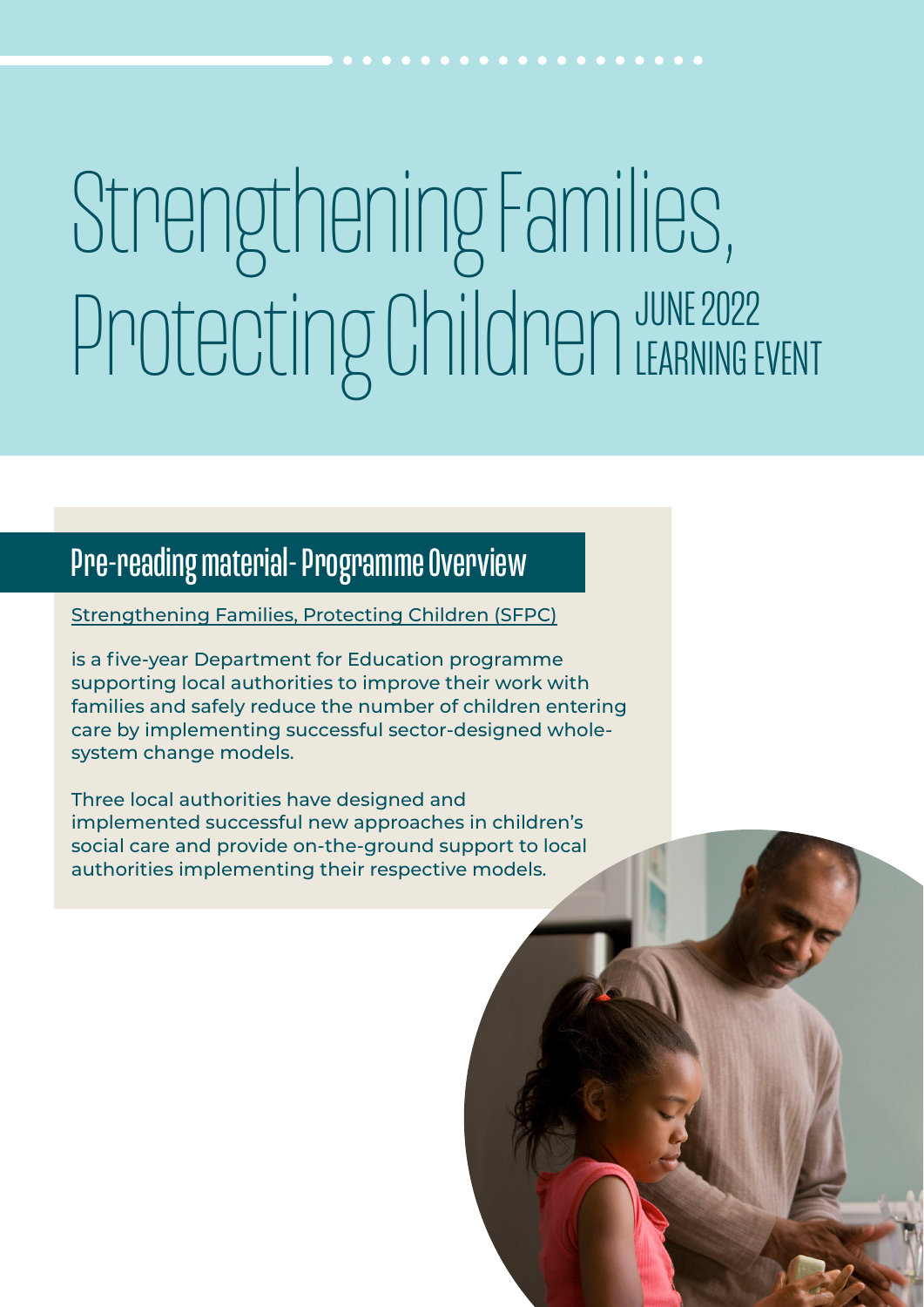# Who is involved?



### The 'innovators'

**LEEDS CITY COUNCIL:** FAMILY VALUED **HERTFORDSHIRE COUNTY COUNCIL:** FAMILY SAFEGUARDING **NORTH YORKSHIRE COUNTY COUNCIL:** NO WRONG DOOR

### The 'adopters'



#### **THEIR ROLE:**

**The 'innovators' -** The innovators are three local authorities who have designed and implemented successful and innovative children's social care models within their own areas. The innovators provide on-the-ground support to local authorities who are implementing their respective models (the adopters). Putting the innovators at the heart of spreading and scaling innovation in this way is in itself an innovative approach.

**The 'adopters' -** The adopters are seventeen local authorities who are adopting the innovations into their local areas. They receive direct support from the innovators to facilitate the successful implementation of the models into their local areas.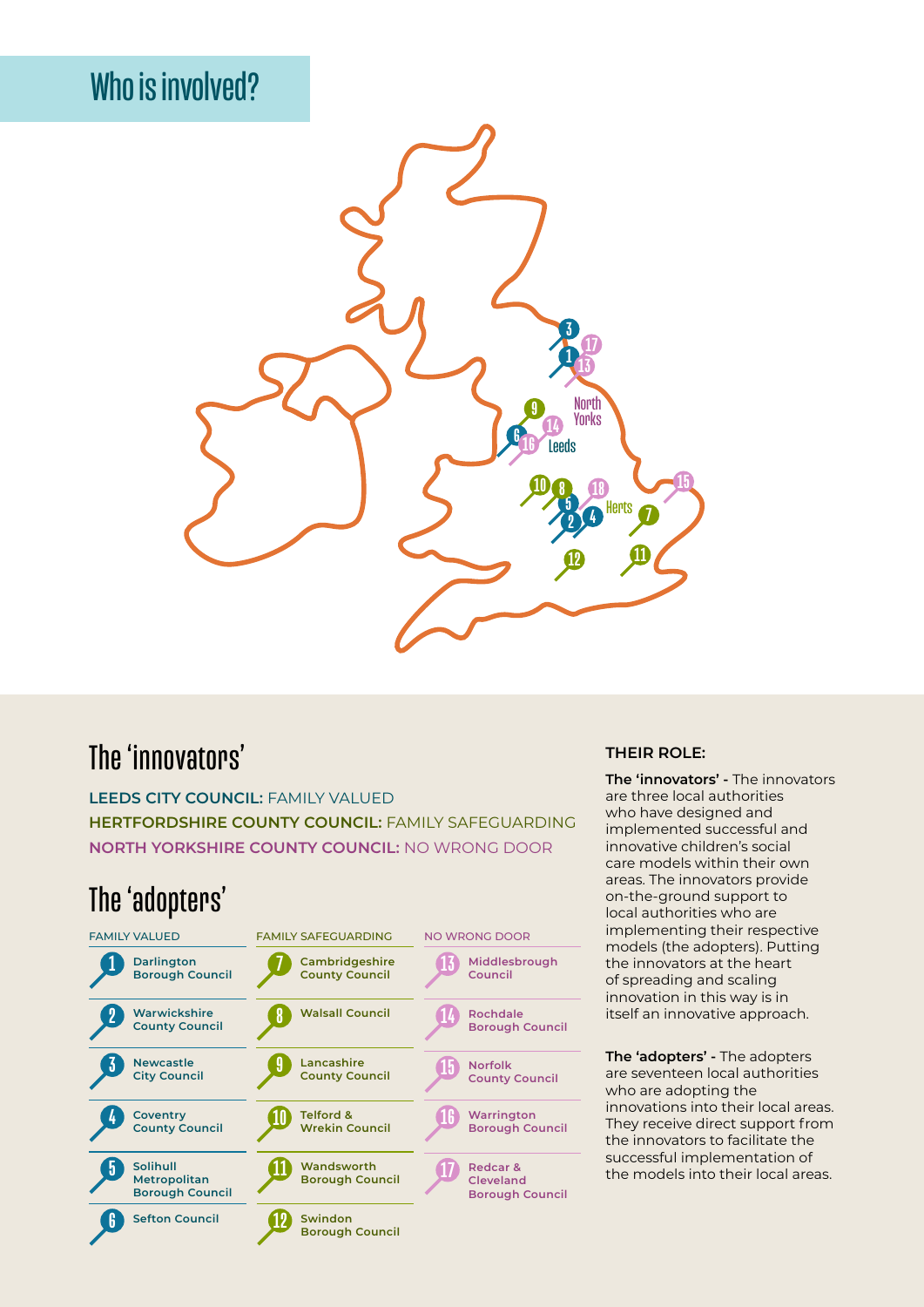# Let's take a closer look at the Strengthening Families, Protecting Children models:

## Family Valued: Leeds City Council

Family Valued (FV) is an approach that seeks to promote relational (restorative) practice. It is underpinned by fostering a clear set of shared values and practice principles which emphasise the strengths and importance of family and is centred on productive working relationships between workers and families, and beyond that with partner agencies and the wider community.

FV is centred on a clear focus on the child and how reform and day-to-day work will improve their outcomes. FV is underpinned by the relational principle of working with children and families, rather than doing things to or for them. It is designed to function as a whole system change across children's services, whereby practitioners, teams and wider partnerships' practice is shaped and informed by shared restorative language, culture, behaviours and ways of working. There are four core strands within the FV approach:

- 1. A foundation of restorative practice training for all staff and managers to develop and embed shared relational and restorative language, values, principles and practices.
- 2. An intensive programme of leadership, culture and practice development. This begins with working with all levels of leadership and managers to promote their role in driving culture change, organisational reform and practice leadership. This is then supplemented by a wider programme of practice development for practitioners, aiming to provide practical tools to apply relational theory to daily practice and promoting restorative high support and challenge in reflection and supervision.
- 3. Creation or expansion of the Family Group Conference (FGC) service, in order to assert the right of families to develop their own solutions, to provide practical support for them to do so wherever it is

possible and safe for the child; and to act as a catalyst within the local system in promoting changing practice. The aim is that, over time, all families should be offered an FGC before the local authority undertakes any statutory intervention (unless this would potentially place a child at significant risk). This scaling of FGC had not been previously seen in the UK, and builds on work already undertaken and evidence of what works to take restorative practice to a much wider scale across, and beyond, children's services.

4. Work with local leaders to critically review local systems and structures and identify where reform or investment is needed in order to help reduce pressures and create the time and space for relational working. This is tailored to the needs of each local authority and might include such areas as the Front Door; restorative approaches to domestic violence or the functioning of the Independent Reviewing Officer role.

You can read more about this model [here](https://www.scie.org.uk/strengthening-families/leeds-family-valued)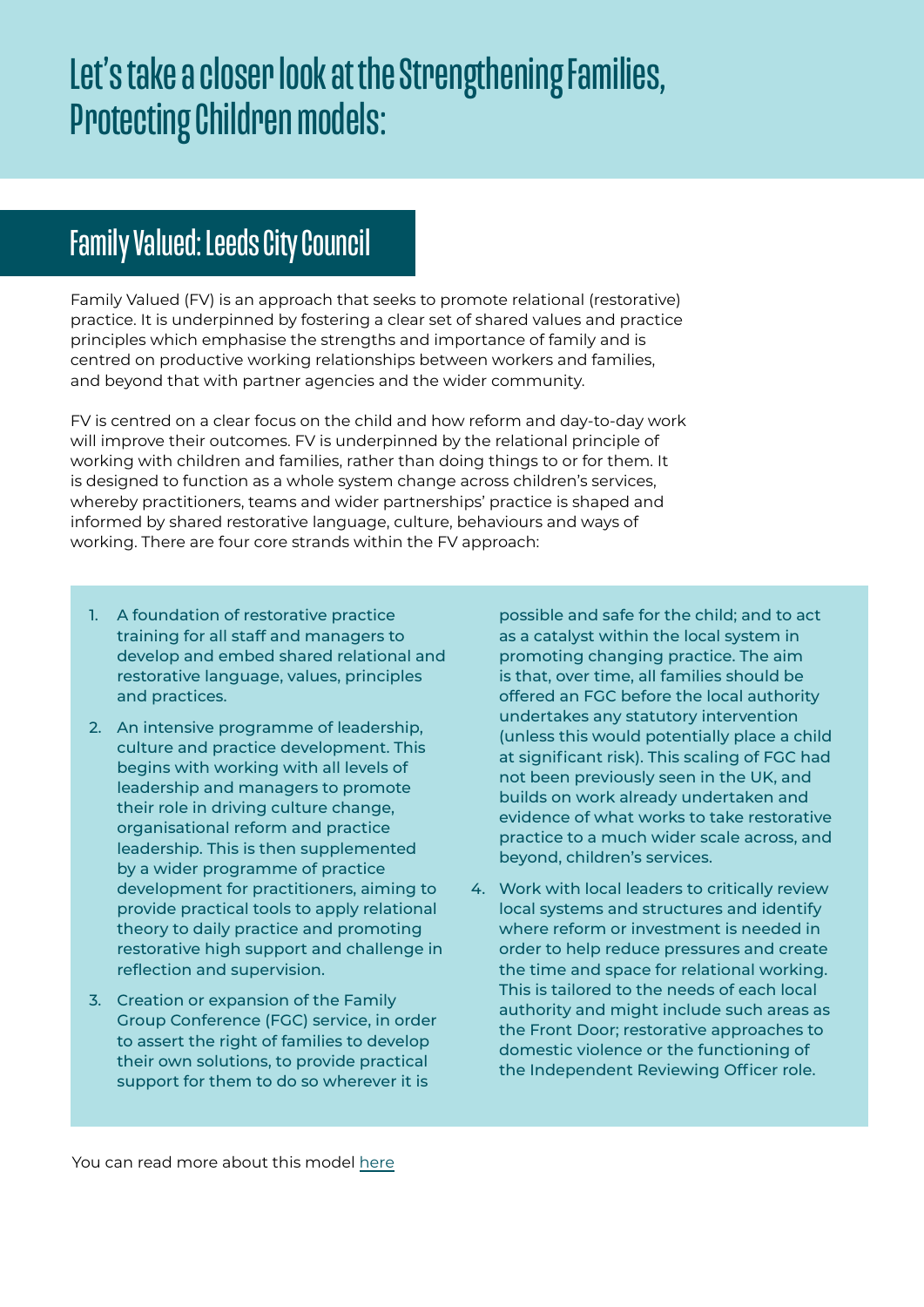# Family Safeguarding: Hertfordshire County Council

Family Safeguarding is a whole family, strengths-based approach to child protection. Our child safeguarding work is undertaken by children's social workers, adult mental health practitioners, substance misuse and probation officers, working together as one team. Together, we combine our knowledge and expertise to assess the needs of the whole family, providing services to meet those needs and supporting parents to achieve sustained change for themselves and their children. By meeting the needs of parents and developing their confidence, we can successfully reduce risk to children and reduce the need for children to come into care.

The teams use Motivational Interviewing (MI) as a shared model of practice. MI is a strengths-based conversational approach to counselling that encourages families to improve their child's welfare by enhancing their readiness for change. The key elements of MI are developing a partnership between the worker and the parent; drawing out the parent's thoughts and ideas about change and emphasising their autonomy, whilst recognising that the true power and responsibility of change, sits with them. We provide perpetrator, recovery and cognitive behavioural therapy programmes from within our teams, rather than referring parents/ carers elsewhere and we make it as easy as we can for them to access help. Recording has been transformed by developing the Family Safeguarding Workbook that guides the social work practice with families and makes it more purposeful as well as providing space for all practitioners involved with the family to contribute to analysis, planning and sharing the decision making. We have reduced bureaucracy to a minimum to free up time for practitioners to spend more time in direct work with children and families.

You can read more about this model [here](https://www.scie.org.uk/strengthening-families/hertfordshire-family-safeguarding)

# No Wrong Door: North Yorkshire County Council

No Wrong Door® (NWD) is an integrated service and approach to supporting adolescents in or on the edge of care. The model combines a defined culture and practice with a range of services, support and accommodation options and a team of specialists working together through a shared practice framework. At the heart of the model is a residential Hub, which provides short-term placements and outreach (Edge of Care) support.

Adopting the approach requires a focus on creating the outcomes we want for young people in the future. The North Yorkshire NWD team has developed a set of commitments that underpin and inform the model, as a starting point for all looking to adopt or adapt the approach.